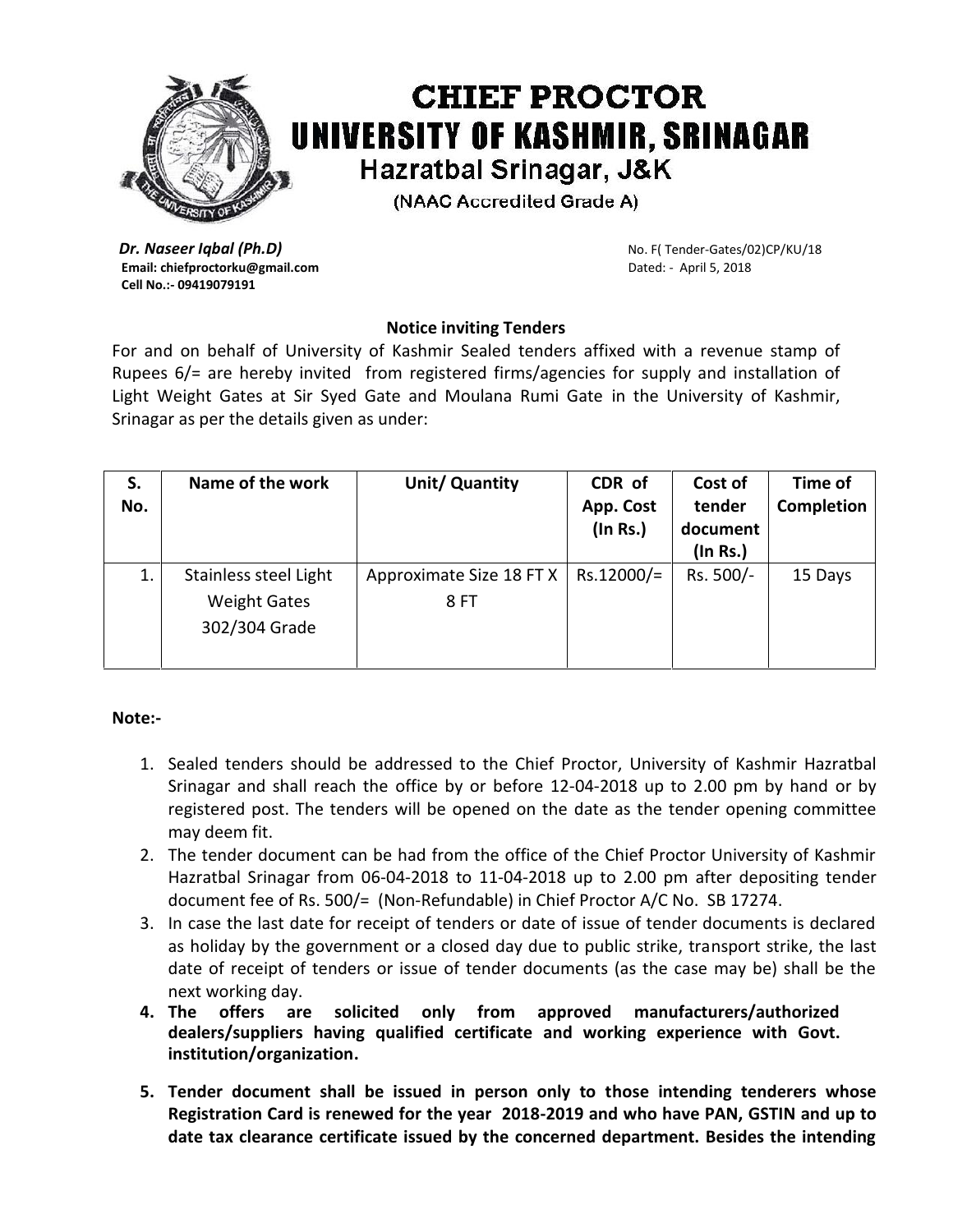**tenderer has to produce CDR for an amount of Rs. 12,000/= pledged to Chief Proctor at the time of issuance of tender document.**

- 6. Tenders not accompanied by the CDR for an amount of earnest money as prescribes shall be liable to be rejected.
- 7. The conditional tender will not be entertained.
- 8. The Chief Proctor, University of Kashmir reserves the right to accept/reject any tender/tenders without assigning any reason thereof.
- 9. The tenderer should quote their rates item-wise as per quantity schedule attached with the document. The rates quoted shall be in words and in figures neatly written in ink. The rates quoted as per complete job (Unless not mentioned) shall be liable for rejection.
- **10. The intending tenderers shall have to paste transparent cello tape on each and every rate mentioned on the tender document without which the tender will be rejected.**
- 11. As soon as the acceptance of the tender is communicated to a particular tenderer he shall be bound by the same. A formal deed incorporating the terms of the contract will be executed by such tenderer later on. Failure of execution of such a formal deed shall not however prevent the contract from being enforced upon against in any loss sustained by the University as a result of retendering the contract. Besides, the letter of acceptance of tender shall be binding upon the tenderer whose tender is accepted.
- **12. The rate should be inclusive CESS and all other taxes as admissible under rules. It includes cost of loading/unloading, installation and all related accessories (Complete Job) as per its specification.**
- 13. The items should be strictly as per quantity schedule and no change in specification will be allowed.
- **14. If the intending tenderer likes to quote rebate, the same shall be quoted in terms of percentage on the rates quoted. Quoting of Lump sum rebate shall result in rejection of the tender.**
- 15. This office reserves to accept or reject any/all offers, partly or in full without assigning any reason thereof.
- 16. 10 % security deposit will be retained from running/final bill and will be released after the successful commissioning/ operation of Gates for a period of 12 months.
- 17. The contractor shall bear the expenses for arranging, constructing and maintaining necessary walk way/platform, ladders, stairways and other facilities of usual and suitable character for all operations on constructions and inspection.
- 18. If the rates quoted are found not workable the tender is liable to be rejected.
- 19. The gates shall be prepared in such a way that there remains a provision of upgrading these gates from manual to motorized (Automatic) in future as and when deemed necessary.
- 20. In case the bid of the lowest bidder is found unbalanced, the successful bidder shall have to produce additional performance security in shape of CDR/FDR/Bank Guarantee before fixation of Contract as per following break up.

| S.No | %age of unbalanced bid viz advertised cost on account of low rates | Additional performance Security |
|------|--------------------------------------------------------------------|---------------------------------|
|      | Upto and including 15% below                                       | Nil                             |
|      | Greater than 15% and upto 20% below                                | 3%                              |
|      | Greater than 20% and upto 25 % below                               | 3.5%                            |
| -4.  | Greater than 25% to 30% below                                      | 4%                              |
|      | Greater than 30%                                                   | 5%                              |